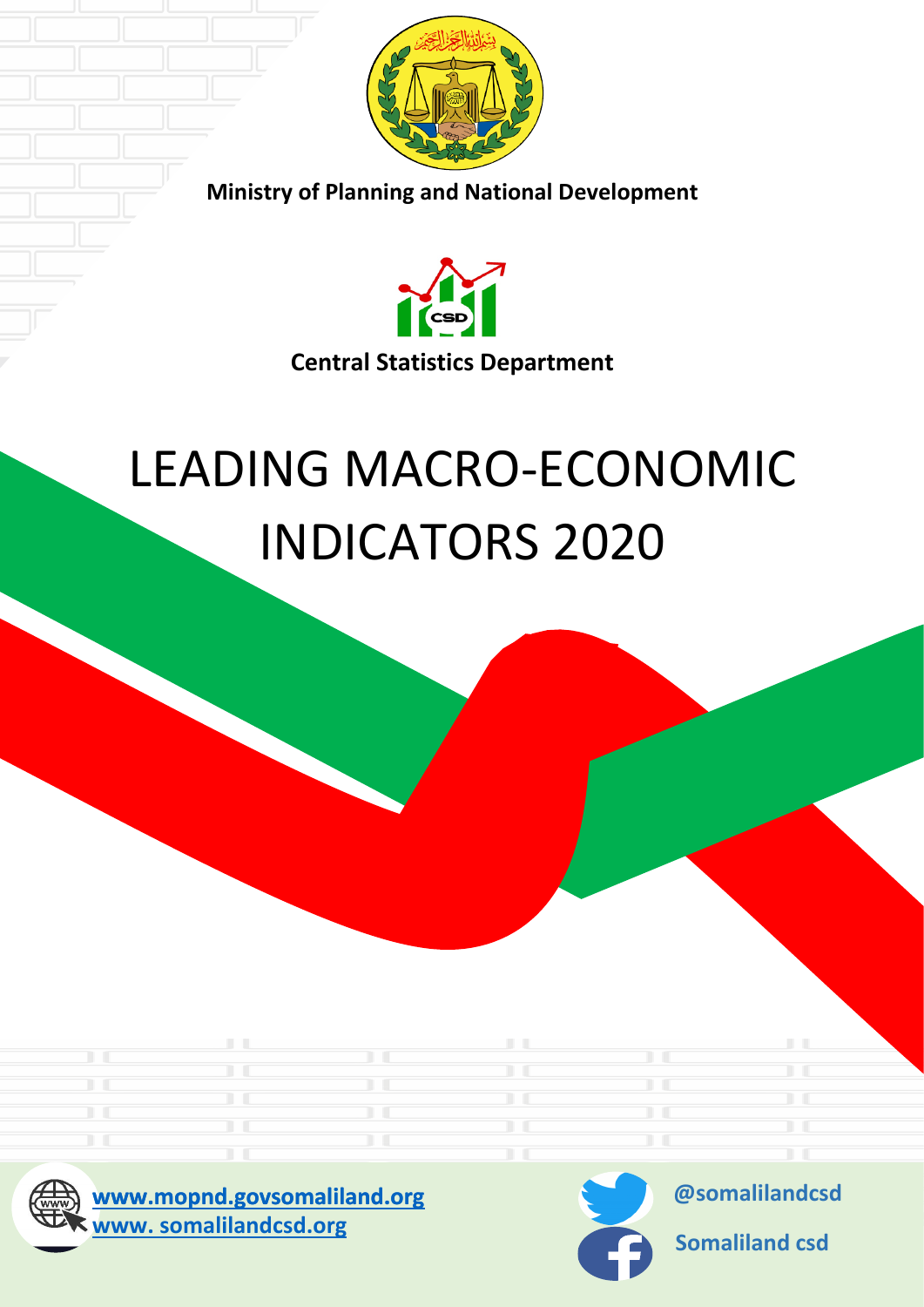# **List of Acronyms**

|     | <b>Gross Domestic Product</b> |
|-----|-------------------------------|
| GDP |                               |

- USD United States Dollar
- SNA System of National Account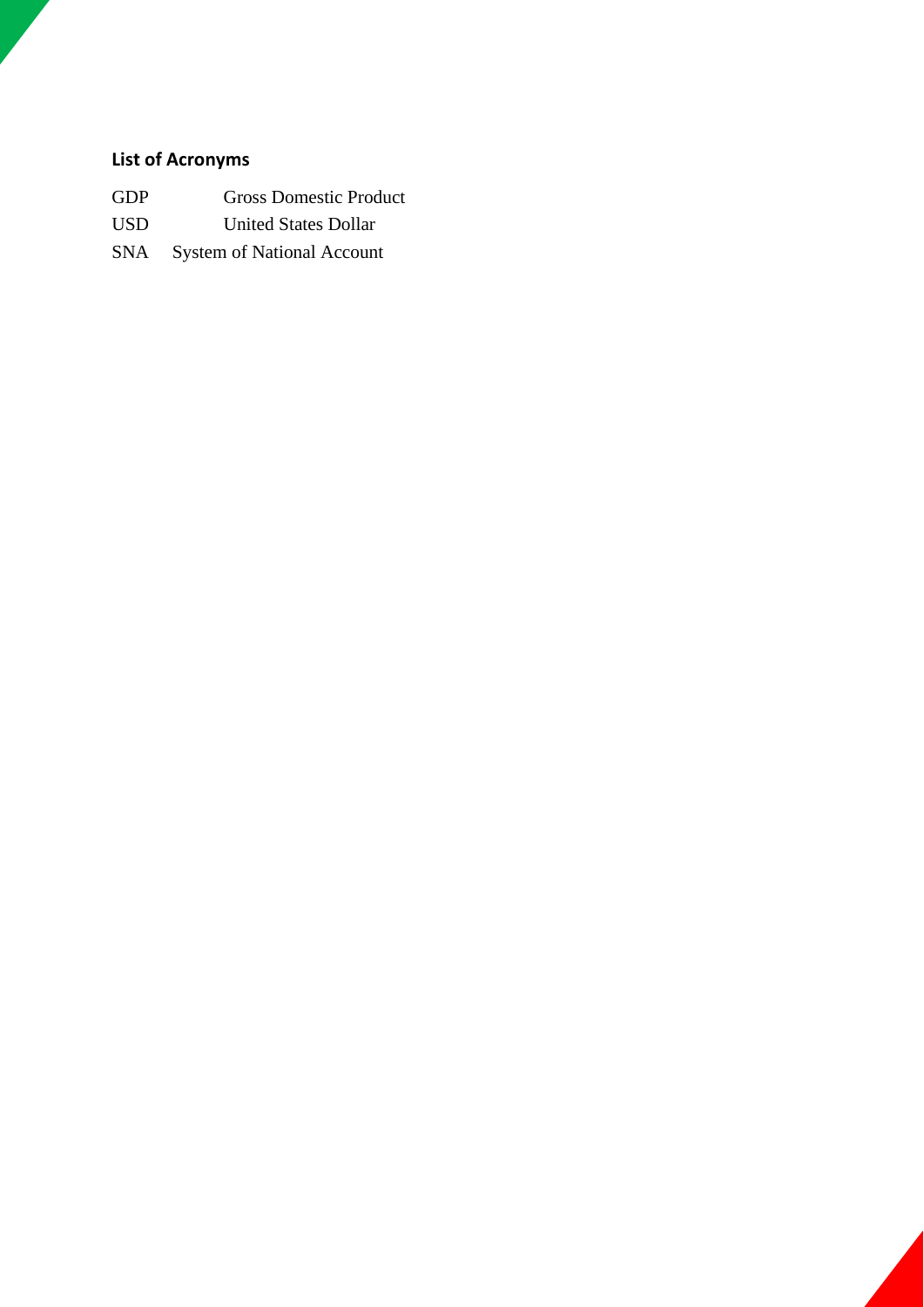# <span id="page-2-0"></span>**Preface**

This is a series publication produced by Central Statistics Department of Ministry of Planning and National Development. This document contains key macro-economic indicators which include GDP, CPI, Inflation and Trade. It further provides summary of GDP report compiled by expenditure approach in current and constant prices.

Leading Macro-economic Indicator continues to be useful source of information to stakeholders including policy makers, private sector, development partners, research institutions, academia and the general public.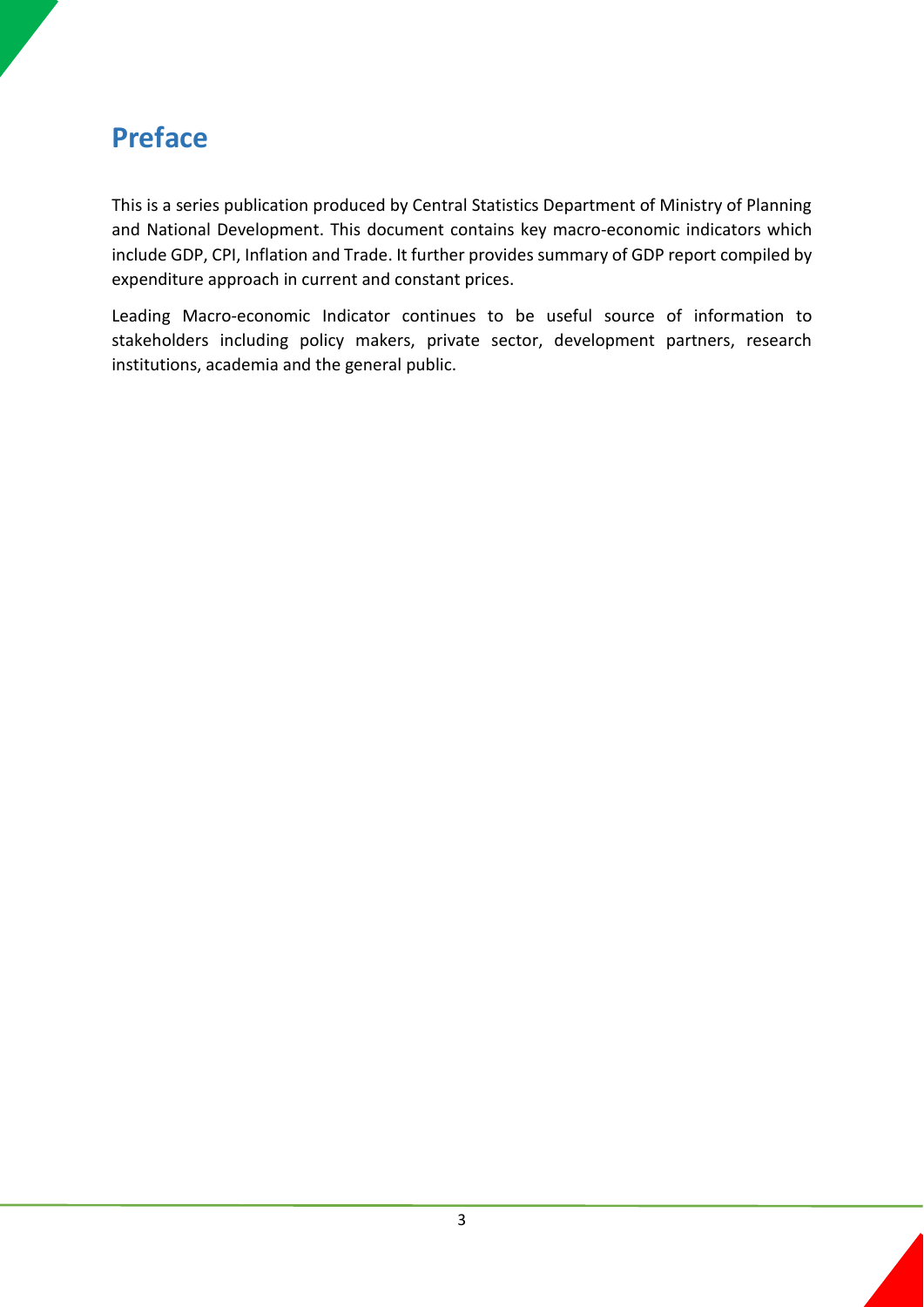# Table of Contents

#### **List of Tables**

| Table 4: Table: Annual inflation rate (Percentage change) trend by division (2017-2021)  12 |  |
|---------------------------------------------------------------------------------------------|--|
|                                                                                             |  |
|                                                                                             |  |
|                                                                                             |  |
| Table 8: Import of Non Food Items through Berbera port: 2018-2020 (Tones & M3) 14           |  |
|                                                                                             |  |

# **List of Figures**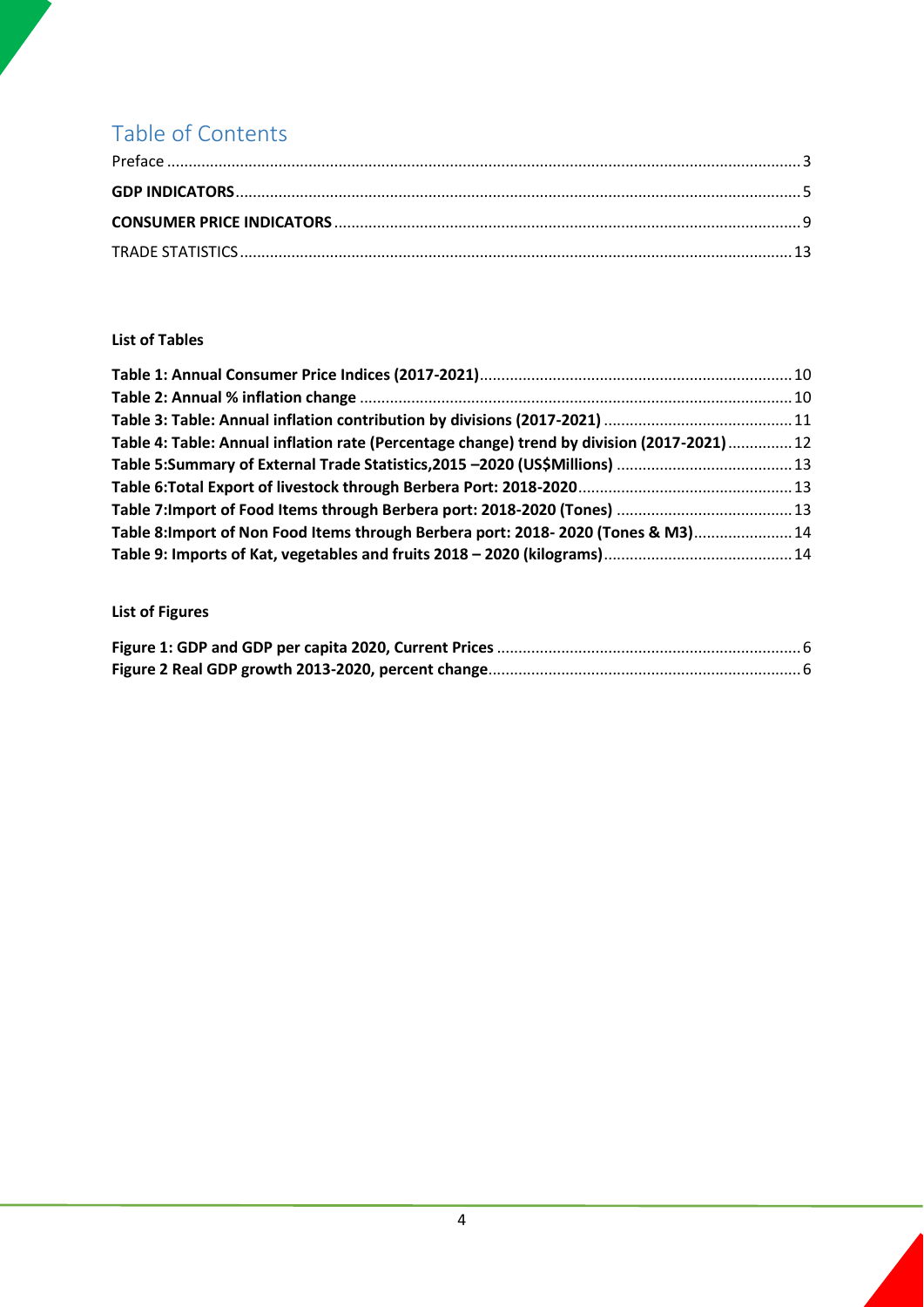### <span id="page-4-0"></span>**GDP INDICATORS**

Central Department of Statistics presents the preliminary Gross Domestic Product data for the period 2012 – 2020, compiled by the expenditure approach in current and constant 2017 prices, i.e. 2017 is the base year for estimation of real GDP.

The national accounts data are used for economic and fiscal planning and for elaboration of development programmers for various sectors of the economy. Results from the national accounts are used by foreign and domestic investors to evaluate the economic situation of the country and the opportunity for new investments.

Department of Statistics in Ministry of Planning and National Development will continue to develop the production of national account which follows the international recommendations and will strive to publish figures of high quality in timely manner.

#### **GDP Growth rate**

The major macroeconomic aggregate within the System of National Accounts is Gross Domestic Product (GDP), which represents the results of production activities of all residential institutional units. GDP can be calculated by three approaches: production approach, expenditure approach, and income approach. Somaliland's GDP in current prices, estimated by the expenditure approach, was 2,927 billion USD in 2020, while GDP per capita amounted to 697 USD, compared to 688 USD in 2019.

<span id="page-4-1"></span>GDP per capita measures the share of GDP each person would get if equally distributed among all residents in an economic territory. It is derived by dividing GDP by population.

Somaliland's real GDP decreased by 3.1 percent in 2020. This is the lowest growth over the last decade. A significant factor has been the COVID-19 crisis. The corresponding growth in 2019 was 6.2 percent.

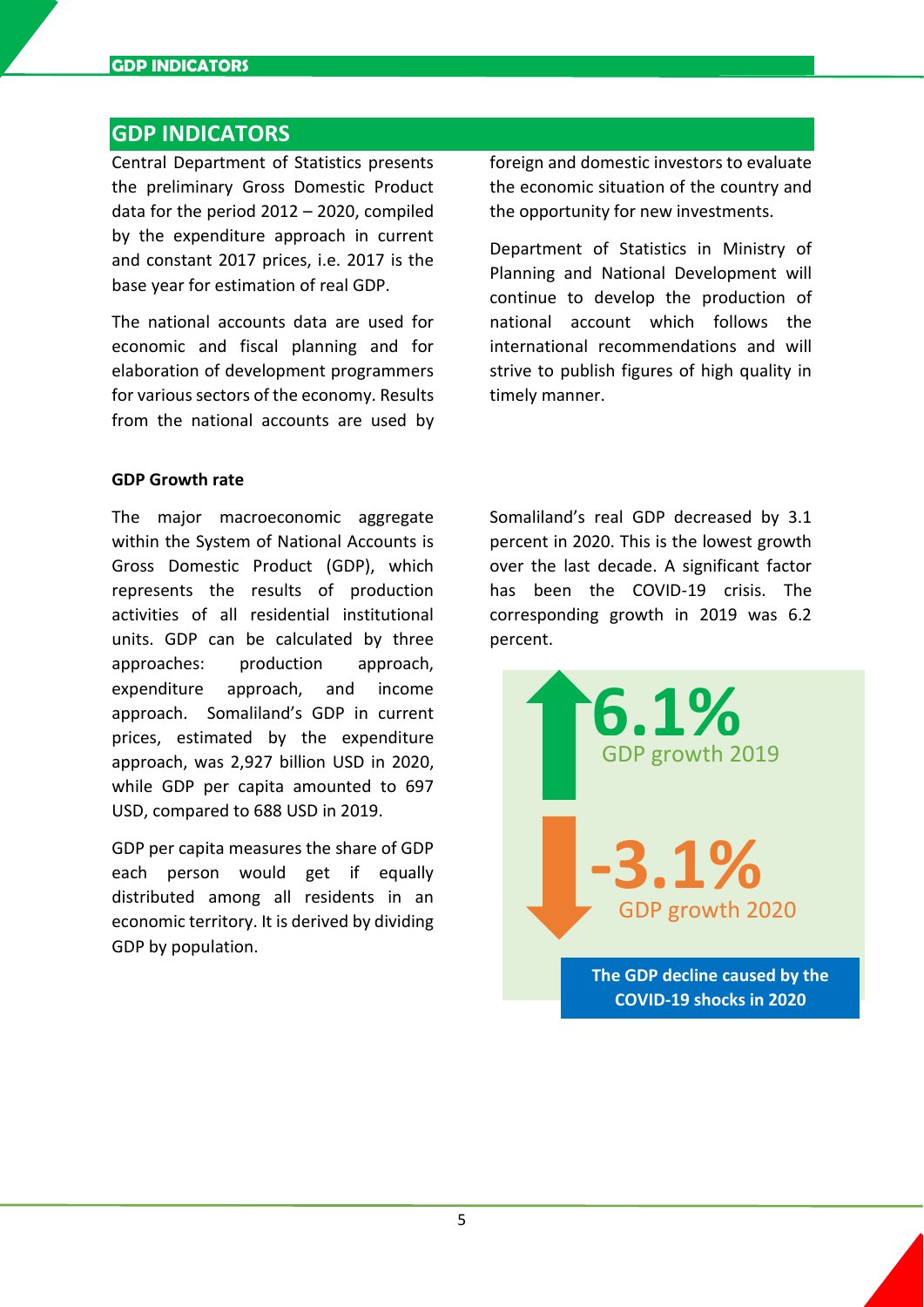

**Figure 1: GDP and GDP per capita 2020, Current Prices**

The growth of real GDP, in constant 2017 prices, was 15.6 percent from 2012 to 2020 corresponding to an average annual growth rate of 1.9 percent. GDP decreased by 1.1 percent in 2017 due to a substantial decrease in livestock exports. All in all, the fluctuations in exports have a strong impact on the growth rate of GDP. However, the decrease in 2020 was due to the impact of covid-19.

<span id="page-5-0"></span>

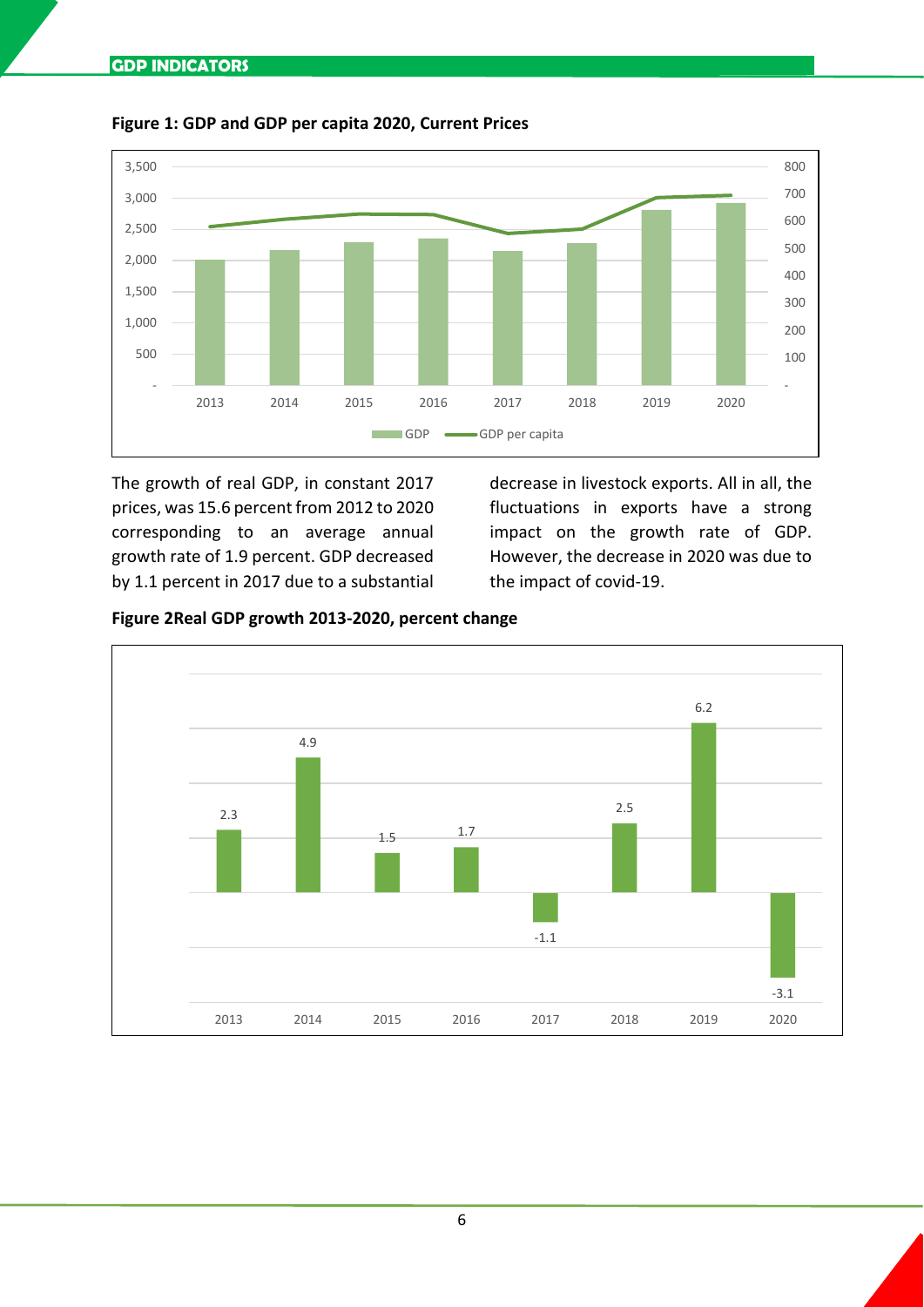# **Components of GDP**

**Share of Household Final Consumption Expenditure in GDP** 

**From 2012-2020, Average Increased was 105%**

**In 2020, Increased in to 155%**

**In 2019, Increase Up to 111%**

## **Share of Gross Fixed Capital**

**From 2012 – 2019, Increased from 8.5% to 18.2% respectively** 

**In 2020, Declined in to 14.6%** 

# **Share of Government Final Expenditure**



**From 2012-2020, Average Share Increased Up to 8%**

*Both Central and Local Government have the share, 89% and 11%, respectively.*

#### **Share of Exports in GDP**

**2012 - 2020, Decreased From** 

**91% to 59%**

**The Volume Decreased by 35% From 2012 – 2020**

# **Share of Imports in GDP**



Between, 2012 – 2020 Import Increased From 45.7% to 31.3%

From 2012-2020, Increased by 67%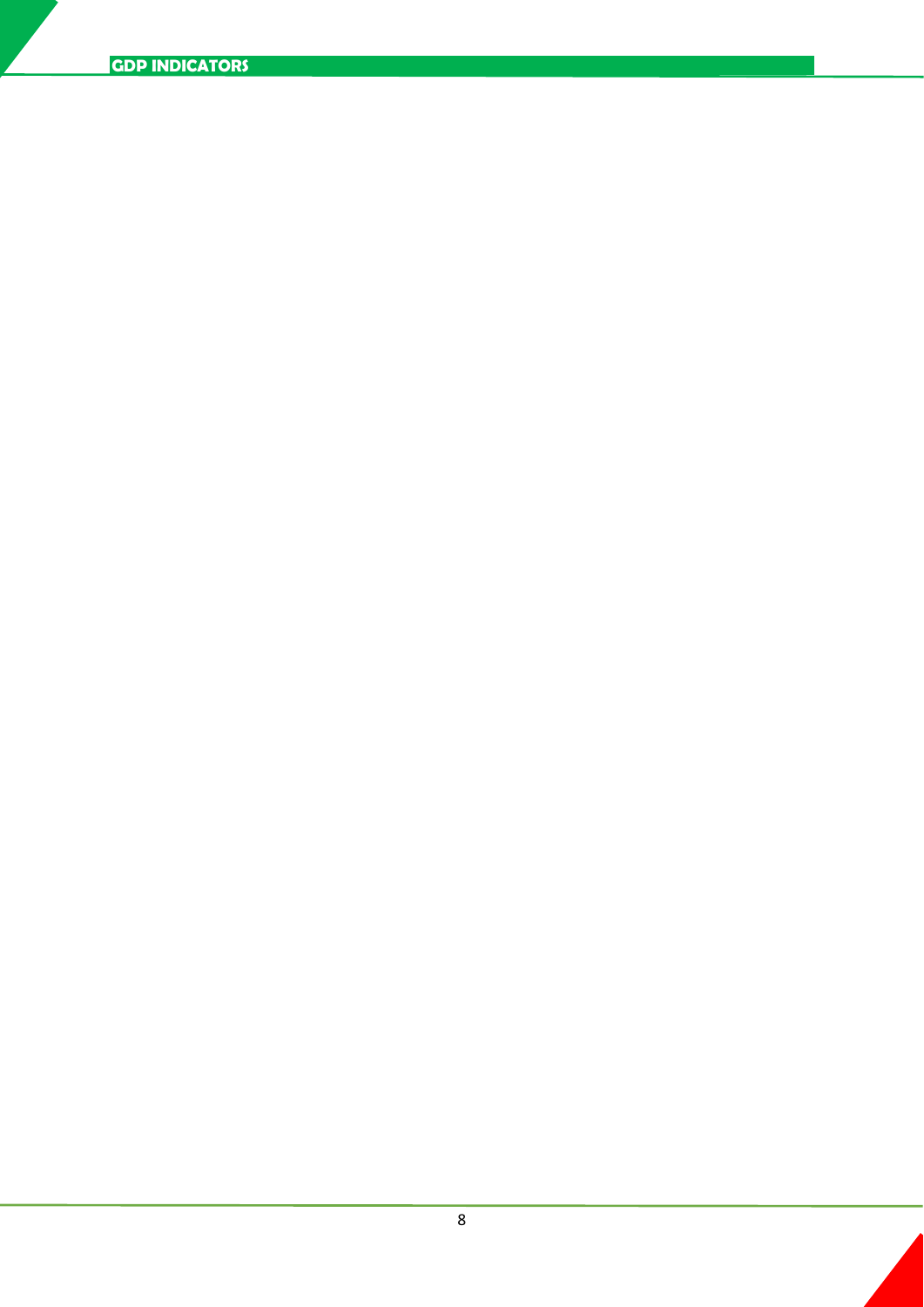# <span id="page-8-0"></span>**CONSUMER PRICE INDICATORS**

The Consumer Price Index (CPI) and the accompanying report are prepared monthly by the Central Statistics Department (CSD) at the Ministry of Planning and National Development (MoPND). In 2012 is the price reference period, for which the CPI was set to 100.

The CPI is compiled from 520 product prices collected in Hargeisa, mainly from the city's two biggest open-air markets. Those product prices are weighted according to the representative consumption basket, which is calculated based on consumption data from the Somaliland Household Survey (2012) and auxiliary data sources to overcome data gaps.

The CPI is produced following international standards for price statistics. For instance, the CPI follows the Classification of Individual Consumption by Purpose (COICOP), elementary aggregate indices are calculated using the geometric average method (Jevons index), and higher-level indices are computed as weighted arithmetic averages of their sub-indices (Laspeyres index).

Time series for the CPI and its main components, annual and monthly inflation, as well as detailed information on methodology are available on the CSD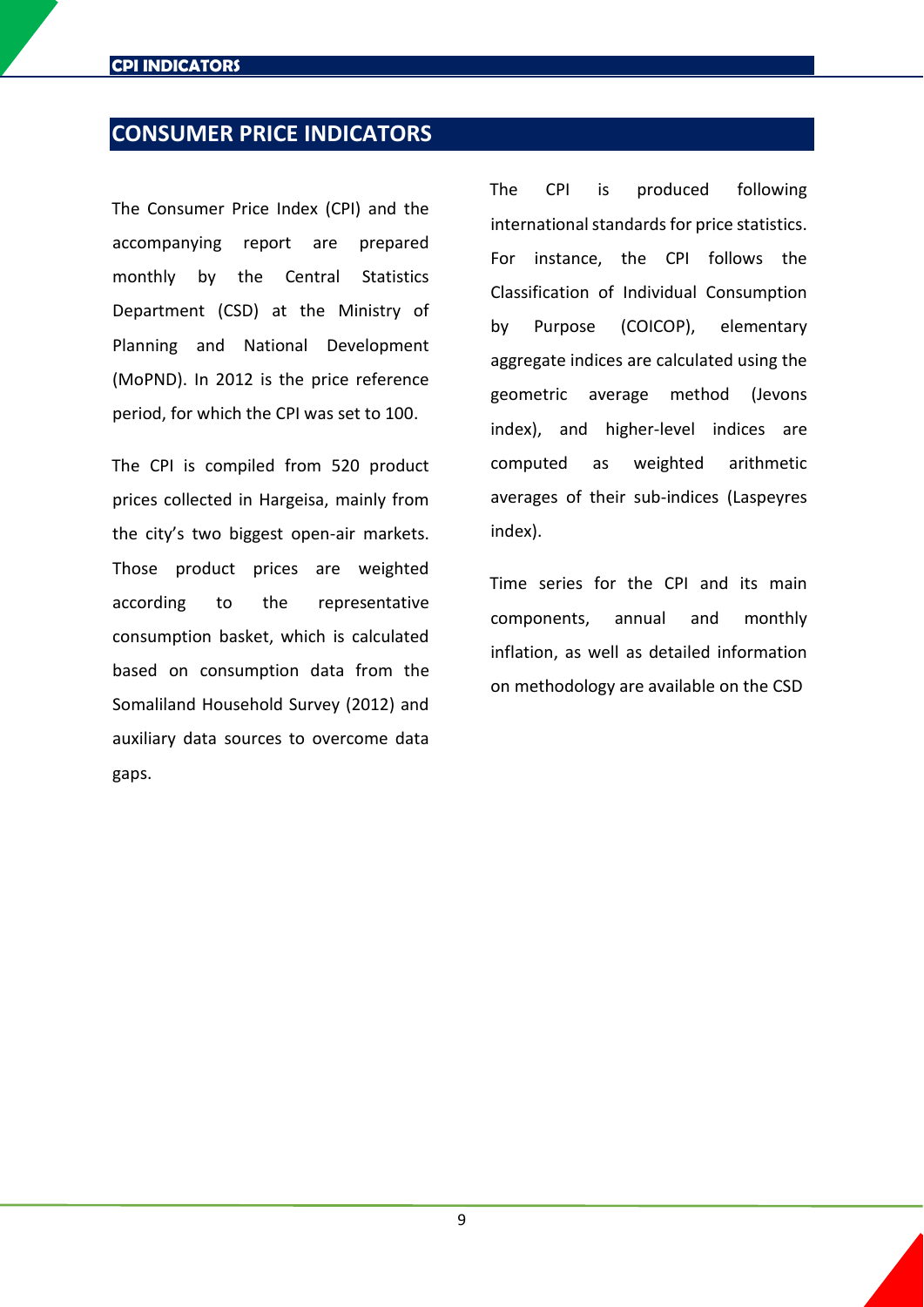#### <span id="page-9-0"></span>**Table 1: Annual Consumer Price Indices (2017-2021)**

|                                  | Weight (%) | <b>Nov-17</b> | <b>Nov-18</b> | <b>Nov-19</b> | <b>Nov-20</b> | <b>Nov-21</b> |
|----------------------------------|------------|---------------|---------------|---------------|---------------|---------------|
| <b>Headline Inflation Rate</b>   | 1000.00    | 156.64        | 169.44        | 176.98        | 184.82        | 194.60        |
| Core                             | 814.08     | 155.89        | 169.16        | 178.20        | 183.14        | 191.16        |
| Food Crops and Related Items     | 95.33      | 179.53        | 183.96        | 195.14        | 228.44        | 259.54        |
| <b>Energy Fuel and Utilities</b> | 90.59      | 139.30        | 156.68        | 146.88        | 154.04        | 157.18        |

#### <span id="page-9-1"></span>**Table 2: Annual % inflation change**

|                                  |            | <b>Nov-17</b> | <b>Nov-18</b> | <b>Nov-19</b> | Nov- | Nov- |
|----------------------------------|------------|---------------|---------------|---------------|------|------|
|                                  | Weight (%) |               |               |               | 20   | 21   |
| <b>Headline Inflation Rate</b>   | 100.0      | 19.4          | 8.2           | 4.4           | 4.4  | 5.3  |
| Core                             | 81.4       | 18.0          | 8.5           | 5.3           | 2.8  | 4.4  |
| Food Crops and Related Items     | 9.5        | 31.1          | 2.5           | 6.1           | 17.1 | 13.6 |
| <b>Energy Fuel and Utilities</b> | 9.1        | 18.5          | 12.5          | $-6.3$        | 4.9  | 2.0  |

#### **Figure 2: CPI annual inflation rate from 2017 to 2021**



The above chart illustrates trends of yearly inflation rates of Core, Food Crops and Related, Energy Fuel and Utilities items and the overall Headline inflation rate.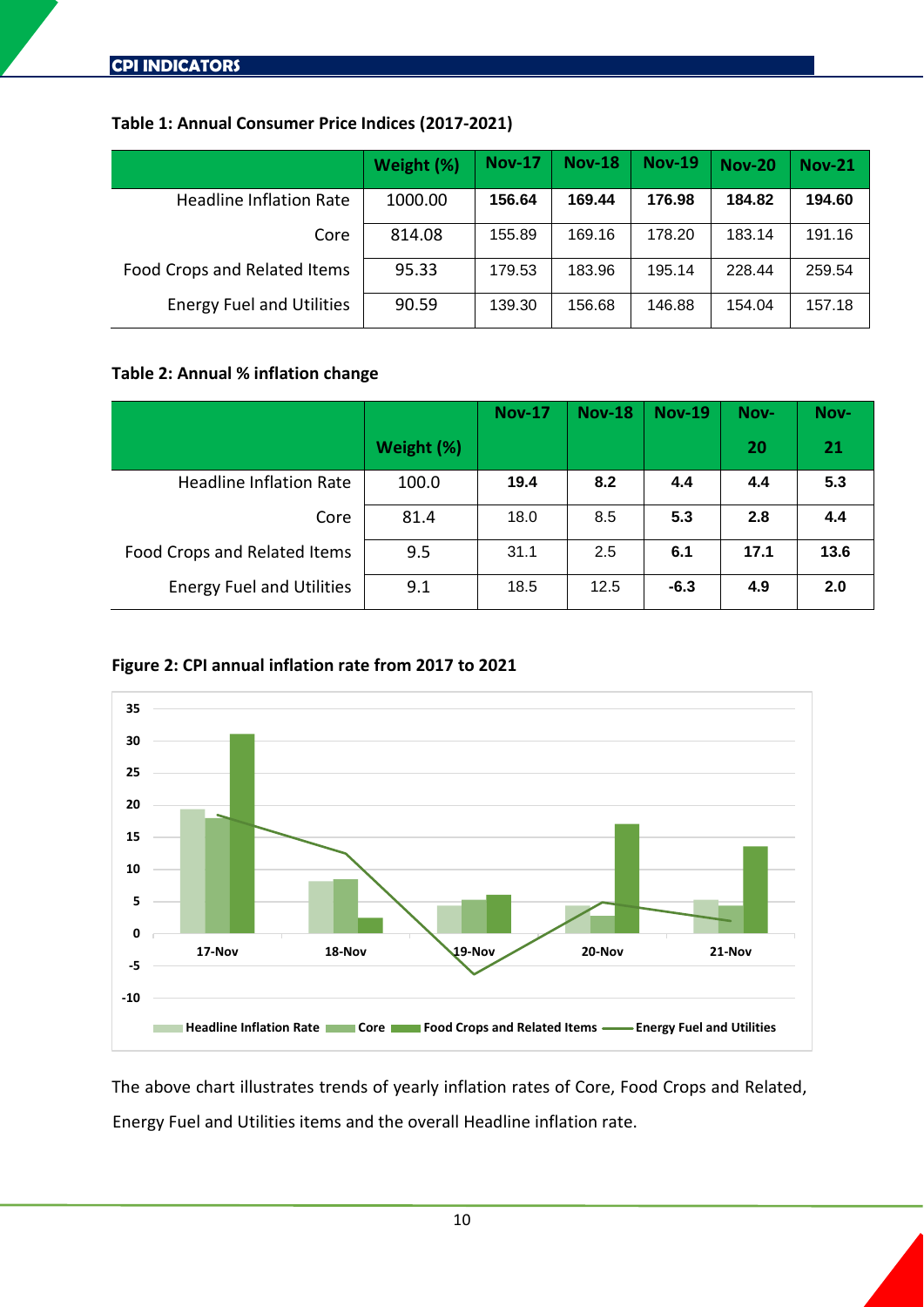Overall inflation rate is not stableof all categories, which means it has been fluctuating over the last five years. Example, Headline inflation rate was going up and down during that period.

The highest inflation has been experienced in 2017 at 19.6% due to the severe droughts happened all regions in 2017.

2016, Food Crops and Related Energy, Fuel, and Utilities all recorded the least inflation rates at 31.1% and 18.5 respectively. However, the highest points of inflation of all these categories have been seen in 2017.

| <b>Divisions</b>                                                                       | <b>Contribution</b> |               |               |               |               |  |
|----------------------------------------------------------------------------------------|---------------------|---------------|---------------|---------------|---------------|--|
|                                                                                        | <b>Nov-17</b>       | <b>Nov-18</b> | <b>Nov-19</b> | <b>Nov-20</b> | <b>Nov-21</b> |  |
| Food and Non-Alcoholic<br><b>Beverages</b>                                             | 0.8                 | 9.7           | 4.1           | 3.4           | 2.7           |  |
| <b>Tobacco and Narcotics</b>                                                           | 0.5                 | 3.0           | $-1.5$        | $-0.4$        | 0.4           |  |
| Clothing and Footwear                                                                  | $-0.1$              | 0.9           | 1.0           | 0.2           | 0.3           |  |
| Housing, Water, Electricity,<br><b>Gas and Other Fuels</b>                             | 0.0                 | 3.6           | 1.3           | 0.3           | $-0.3$        |  |
| Furnishings, Household<br><b>Equipment and Routine</b><br><b>Household Maintenance</b> | 0.2                 | 0.6           | 0.5           | 0.3           | 0.2           |  |
| Health                                                                                 | 0.7                 | 0.1           | 0.2           | 0.0           | 0.4           |  |
| Transport                                                                              | $-1.0$              | 0.0           | 1.2           | $-0.1$        | 0.0           |  |
| Communication                                                                          | 0.2                 | 0.3           | 0.9           | 0.1           | $-0.1$        |  |
| <b>Recreation and Culture</b>                                                          | 0.0                 | 0.4           | 0.2           | 0.0           | 0.1           |  |
| Education                                                                              | 0.2                 | 0.4           | 0.4           | 0.0           | 0.0           |  |
| <b>Restaurants and Hotels</b>                                                          | 0.0                 | 0.2           | 0.9           | 0.1           | 0.1           |  |
| Miscellaneous Goods and<br><b>Services</b>                                             | $-0.1$              | 0.9           | 0.5           | 0.1           | 0.5           |  |

#### <span id="page-10-0"></span>**Table 3: Table: Annual inflation contribution by divisions (2017-2021)**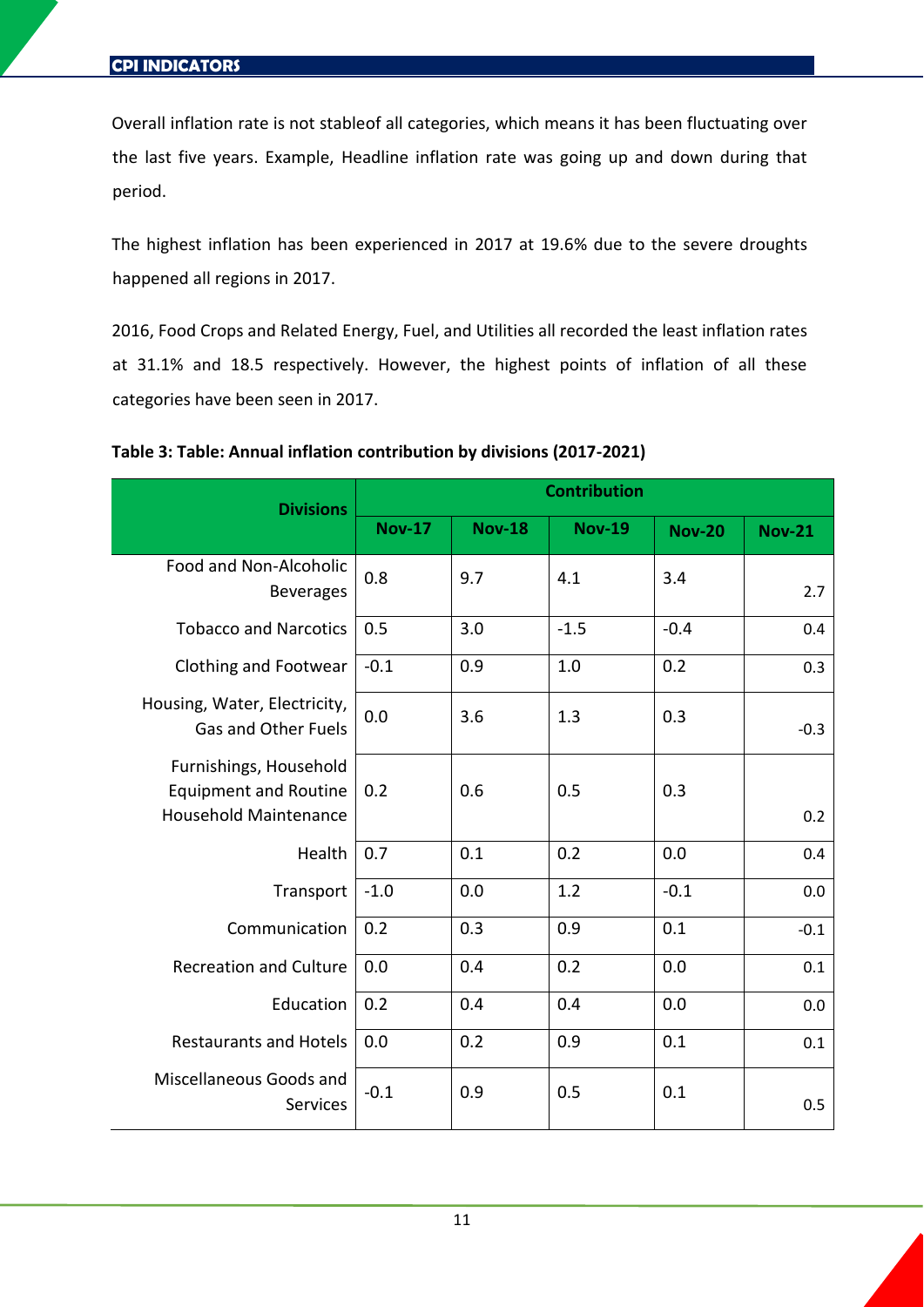The current annual inflation rate in November 2021 was 5.3%, where the main contributor wasthe Food and Non-Alcoholic Beveragesthat was 2.7% in above table.

| <b>Main Divisions</b>            | <b>Weights</b> | <b>Nov-17</b> | <b>Nov-18</b> | <b>Nov-19</b> | <b>Nov-20</b> | <b>Nov-21</b> |
|----------------------------------|----------------|---------------|---------------|---------------|---------------|---------------|
| Food and non-alcoholic beverages | 41.75%         | 21.1          | 8.0           | 7.4           | 6.0           | 7.1           |
| tobacco and narcotics            | 4.56%          | 29.2          | $-5.9$        | 14.0          | 7.4           | 14.2          |
| Clothing and footwear            | 5.73%          | 19.3          | 14.6          | 4.9           | 5.4           | 3.0           |
| Housing water, electricity, gas  | 14.10%         |               |               |               |               |               |
| and other fuels                  |                | 19.6          | 8.1           | $-0.9$        | $-2.3$        | 2.6           |
| Furnishings household equipment  |                |               |               |               |               |               |
| and routine household            | 5.55%          |               |               |               |               |               |
| maintenance                      |                | 12.2          | 10.4          | 4.9           | 4.4           | 1.4           |
| Health                           | 2.56%          | 22.0          | 5.2           | 1.0           | 18.2          | $-0.3$        |
| Transport                        | 8.85%          | 9.9           | 5.3           | $-1.3$        | 0.4           | 5.8           |
| Communication                    | 2.99%          | 16.8          | 25.0          | 2.5           | $-2.5$        | $1.0\,$       |
| Recreation and culture           | 2.25%          | 47.0          | 5.7           | $-1.5$        | 7.2           | 3.4           |
| Education                        | 3.69%          | 16.2          | 3.9           | 0.2           | $-0.7$        | $-2.4$        |
| <b>Restaurants and hotels</b>    | 3.35%          | 7.0           | 30.6          | 1.6           | 1.9           | 2.3           |
| Miscellaneous goods and services | 4.62%          | 26.3          | 4.2           | 1.4           | 11.4          | 4.3           |

#### <span id="page-11-0"></span>**Table 4: Table: Annual inflation rate (Percentage change) trend by division (2017-2021)**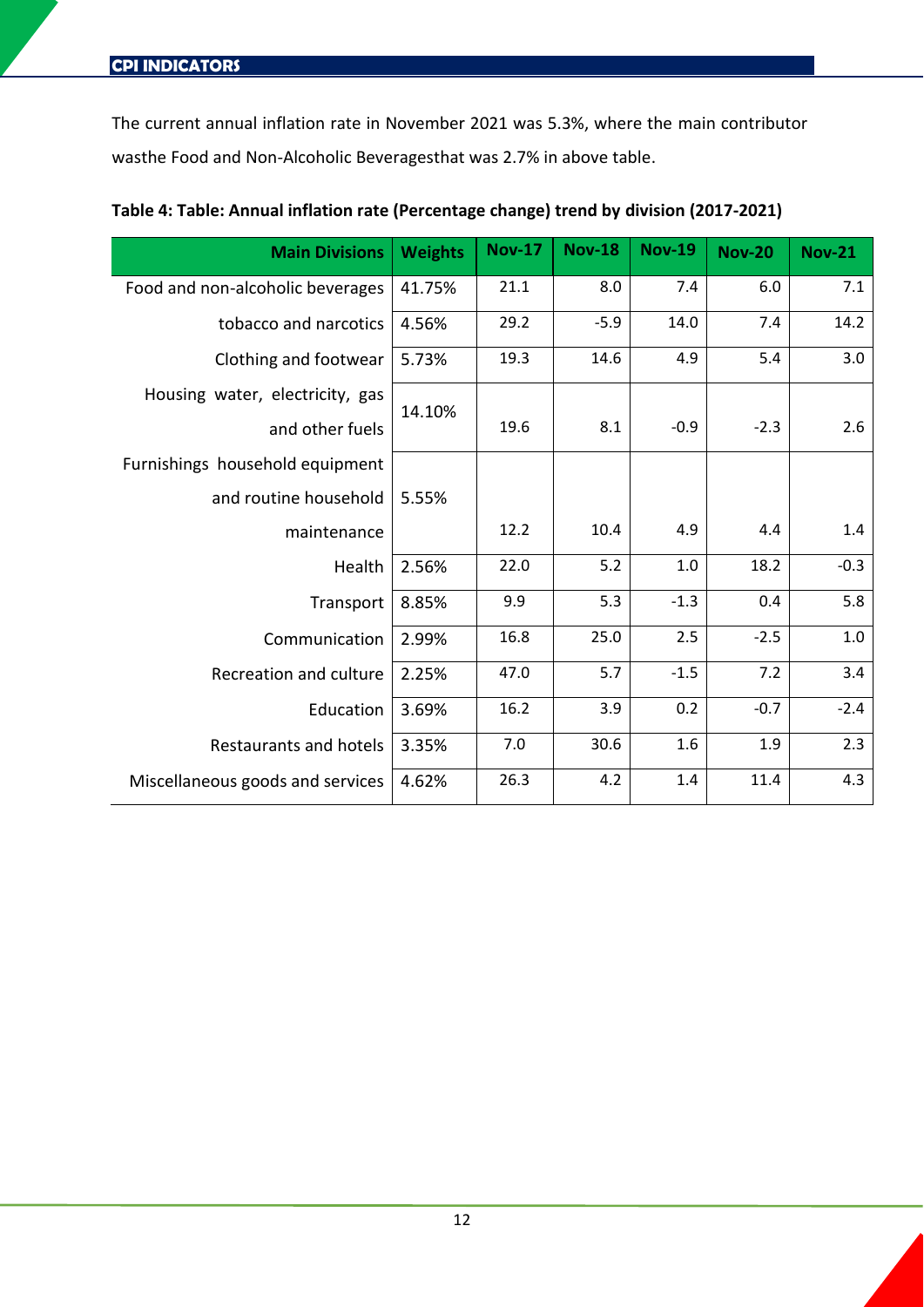## <span id="page-12-0"></span>TRADE STATISTICS

#### **Trade Balance of Somaliland 2015-2020**

Somaliland's trade performance remains in doldrums as imports continued to outpace exports by a wide margin, mounting pressure on balance of payment (BOP). According to the yearly statistical trade reports from the Ministry of Finance, country has been running consistent trade deficit since 2012 mainly due to high imports. As shows table below trade deficit widen over US\$ 1108 million in 2020, compared to US\$ 1,074 million in 2019.

#### **Imports and Exports**

Somaliland's exports and Import for the year 2020 with the rest of the world (ROW) appears a decline of 19.2% on export and 1% on imports, this due to Covid-19 crises.

In 2019, both exports and imports recorded the highest value (see the table below), while there were fluctuation in total exports and imports with the rest years.

| <b>Trade Flow</b>    | 2015   | 2016   | 2017   | 2018   | 2019    | 2020    |
|----------------------|--------|--------|--------|--------|---------|---------|
| Total export         | 392    | 340    | 203    | 229    | 273     | 229     |
| <b>Total Import</b>  | 864    | 961    | 1058   | 1189   | 1347    | 1337    |
| <b>Trade Balance</b> | $-473$ | $-622$ | $-855$ | $-960$ | $-1074$ | $-1108$ |
| Percentage change    |        |        |        |        |         |         |
| (Exports)            |        | $-15$  | -67    | 12     | 16      | $-19$   |
| Percentage change    |        |        |        |        |         |         |
| (Imports)            |        | 10     | 9      | 11     | 12      | -1      |

#### <span id="page-12-1"></span>**Table 5:Summary of External Trade Statistics,2015 –2020 (US\$Millions)**

#### <span id="page-12-2"></span>**Table 6:Total Export of livestock through Berbera Port: 2018-2020**

| livestock exportation | 2018      | 2019      | 2020      |
|-----------------------|-----------|-----------|-----------|
| Sheep/Goat            | 1,280,252 | 1,710,646 | 1,105,054 |
| Cattle                | 116,705   | 136,846   | 113,109   |
| Camel                 | 509       | 50.939    | 59.734    |
| Total                 | 1,397,466 | 1,898,431 | 1,277,897 |

#### <span id="page-12-3"></span>**Table 7:Import of Food Items through Berbera port: 2018-2020 (Tones)**

| Item                   | 2018        | 2019        | 2020        |
|------------------------|-------------|-------------|-------------|
| Sugar                  | 3,366,261   | 955,276     | 2,476,659   |
| Rice                   | 2,338,545   | 3,159,156   | 1,283,534   |
| White Flour            | 3,227,504   | 3,579,060   | 1,085,674   |
| Wheat                  | 42,328      | 22,955      | 26,600      |
| <b>Preserved Beans</b> | 27,334      | 2,973,410   | 3,968,925   |
| Cooking oil            | 28,959,762  | 94,285,941  | 83,576,966  |
| Pasta                  | 46,179,335  | 67,679,712  | 80,475,959  |
| Dates                  | 10,418,031  | 11,232,777  | 16,480,909  |
| <b>Biscuits</b>        | 8,979,487   | 8,429,679   | 7,974,316   |
| <b>Total</b>           | 103,538,587 | 192,317,966 | 197,349,542 |